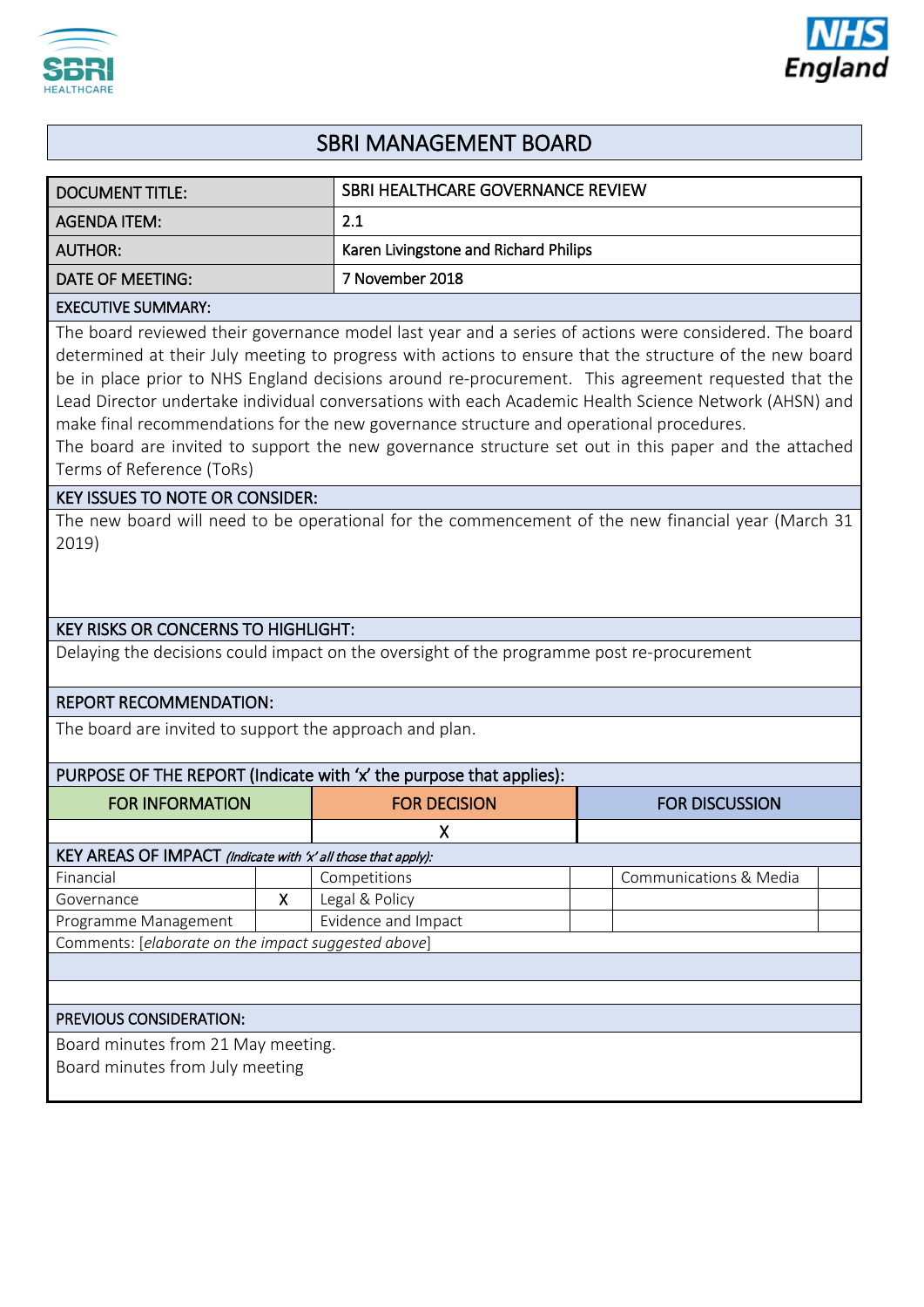#### **A new governance structure:**

Following the discussions and agreed recommendations at the SBRI Healthcare board all AHSNs have individually and collectively been consulted and engaged in the thinking around the new structure. Key stakeholders such as NHS England, industry and Innovate UK have also been consulted and involved.

The following recommendations were agreed:

**Recommendation 1:** Introduce a new more strategically focused board and a wider stakeholder forum - New Terms of Reference (ToR) to be created and agreed to support these new structures. The Programme Board (Board) to set strategy and confirm priorities of the SBRI Healthcare Programme.

The wider AHSN Stakeholder Forum to be used to test theories and recommendations before presentation to Board for decision. An inclusive membership model to be adopted for the stakeholder forum with all AHSNs participating.

**Recommendation 2:** Finance Audit Risk Committee to provide assurance and exception reporting to the Board.

**Recommendation 3:** Empower the contract management meetings between the contractor and Eastern AHSN to be a formal channel of escalation reporting into the Board.

**Recommendation 4:** Roles and responsibilities of Board members to be clarified. Membership and skills-mix to be redefined and agreed.

**Recommendation 5:** The chair of the Board to be fully supported to shape and set the agenda of each meeting. The chair of the ctakeholder forum to be enabled to lead discussions. Both roles to be supported by the National Director and management support team.

**Recommendation 6:** Direct communication from SBRI Healthcare Programme to each AHSN and their respective Boards to be strengthened with the production of a standard report template that provides a snapshot of progress and pipeline.

#### **AHSN discussions have set out a series key requirements of the new structure:**

The new governance proposals have been shared with each AHSN and the proposals have been agreed by all. The common and agreed requirements of the new governance structure are:

- Retain AHSN leadership of programme
- Reduce AHSN seats on board
- Create AHSN stakeholder forum for wider engagement
- Competition themes to be driven by needs identification process as set out in the innovation exchange
- Competition theme selection needs enhanced by specialist engagement with the clinical leads at NHS England and specialist research support
- Desire to minimise bureaucracy and enhance communications

Draft terms of reference have been prepared and are attached to this paper. Draft outline role specifications have been prepared and are attached to this paper.

#### **Decisions of the Board required:**

- 1. The board are invited to agree the new governance model.
- 2. The board are invited to agree the new terms of reference for the programme board, the stakeholder forum and any sub-committees of the programme board.
- 3. The board are invited to agree that the current board continue until the new board is in place (Jan 2019 anticipated)
- 4. The board are invited to agree that the current board chair continue until the summer of 2019 to support the recruitment of a new chair.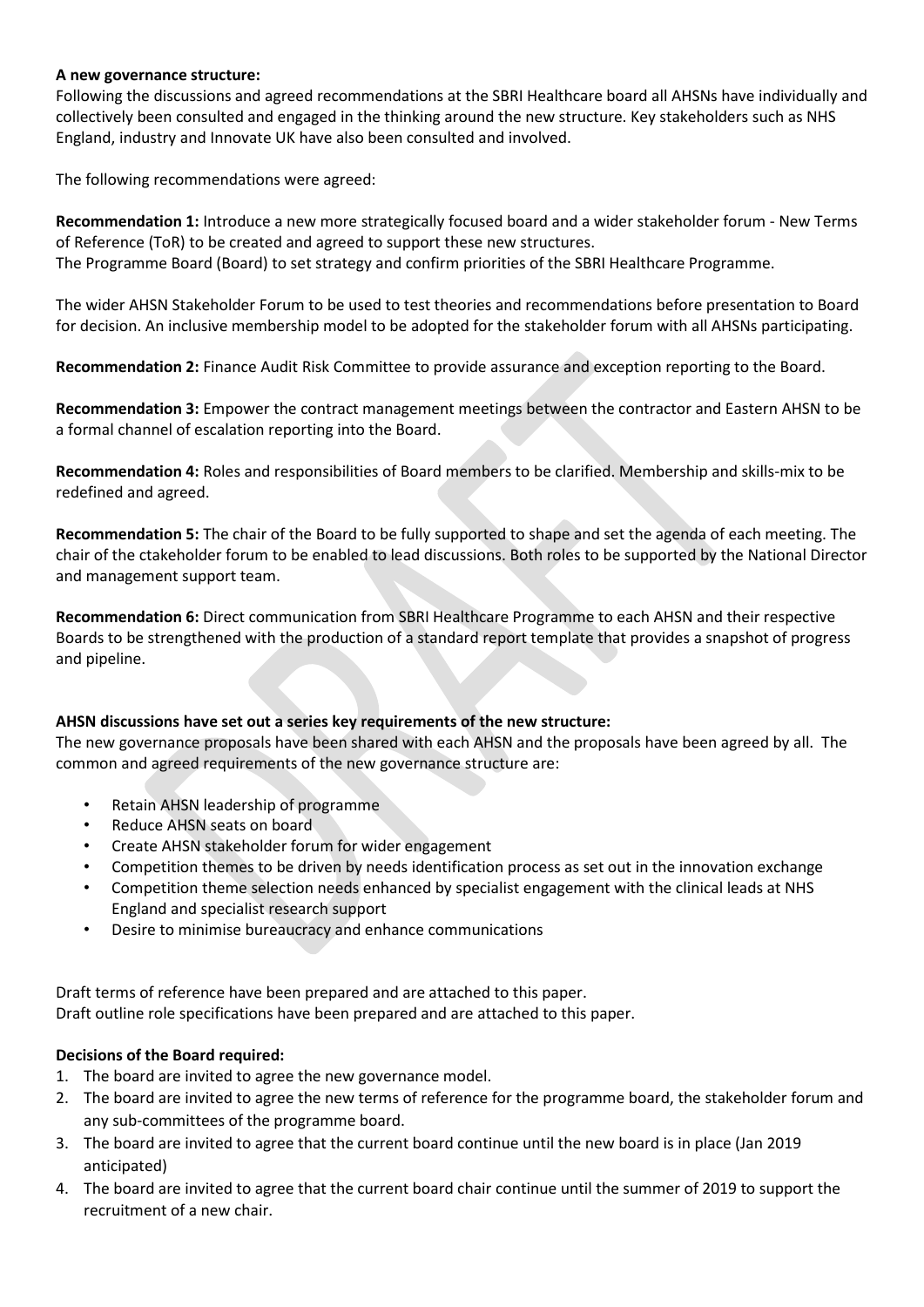# **Appendix 1 SBRI HEALTHCARE PROGRAMME BOARD**

These terms of reference are designed to support the next license period of the SBRI Healthcare programme, covering the period from Nov 2018 – Dec 2023

# **1. Purpose and objectives of the programme board**

- 1.1. The SBRI Healthcare programme board has oversight of the SBRI Healthcare programme on behalf of the AHSN network and NHS England.
- 1.2. The programme board will set the strategy of the SBRI Healthcare programme and confirm priorities for theme selection and investments.
- 1.3. The programme board will bring strategic oversight to the development and shaping of the programme.
- 1.4. It will provide oversight and guidance to NHS England as the commissioner and provide insight and guidance to the AHSN network in its operational leadership of the programme.
- 1.5. The programme board will look to develop the SBRI Healthcare programme as a leading innovation programme for NHS England paying due regard to the existing innovation landscape.
- 1.6. The primary purpose of SBRI Healthcare is to transform patients' lives through building successful healthcare businesses with our stated objectives:
	- Improve patient care.
	- Increase efficiency in the NHS.
	- Enable the NHS to access new innovations through research and development that solve identified healthcare challenges and unmet need.
	- Bring economic value and wealth creation opportunity to the UK economy

# 2. **Programme board membership**

- 3 representatives drawn from the AHSNs
- 2 Industry to reflect medtech and investment interests (one to be the Chair of the programme board)
- Representative from NHS England (must include Innovation, Research and Life Sciences group and a finance representative)
- 2 representatives from OLS/BEIS/Innovate UK /UK Research and Innovation (UKRI)
- The SBRI Healthcare National Director
- 2.1. Programme board members will be selected on the grounds of skills and relevant experience from within the constituent groupings. The selection process is set out in annex 1
- 2.2. Programme board members from AHSNs and industry will serve for 2-year terms, with the option of renewal. Programme board members can serve a maximum of 6 years on the SBRI Healthcare programme board. The renewal of members will rotate to ensure a balance between continuity and new ideas.
- 2.3. The chair will be selected as a representative of the Industry community but appointed on an independent basis.

#### **3. Decision making**

- 3.1. A minimum of 6 programme board members will need to be present for business to be transacted and the meeting to be quorate. Within the 6 there will need to be at least 1 NHS England representative, and 1 AHSN representatives and at least two representatives from the other constituent parts.
- 3.2. Decisions will be made predominantly by consensus with the chair determining if a vote is required. If a vote is determined necessary, all programme board members present will be party to the vote and in the event of a tie the chair will hold the casting vote.
- 3.3. Decisions of the programme board will be communicated to NHS England as the commissioner of the programme.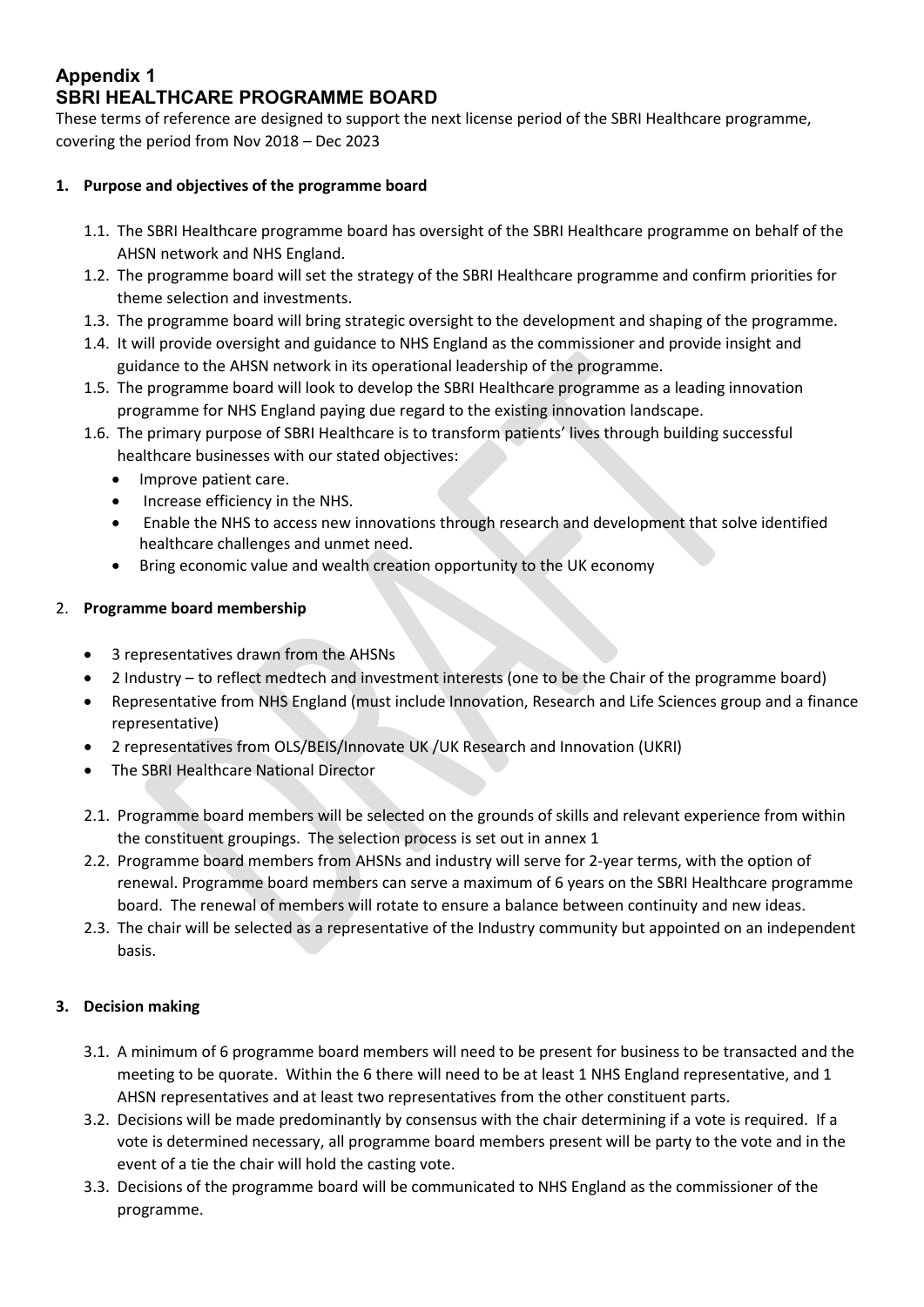- 3.4. Programme board members are expected to operate as individuals not as agents of their constituent bodies but to bring the views of their constituent bodies to the programme boards consideration and to reflect the decisions of the SBRI Healthcare programme board back to their member bodies.
- 3.5. When determining competition themes the programme board will take account of the views from the AHSN stakeholder forum in their decision making. The programme board will feedback to the AHSN stakeholder forum to ensure a complete loop of understanding.

# **4. Responsibilities**

- 4.1. The programme board is responsible for bringing oversight of the SBRI Healthcare programme and providing this understanding to NHS England, the commissioners. It will provide guidance and advice to NHS England and support the management contract holders in their connections to the AHSNs and wider NHS family.
- 4.2. From time to time, with the agreement of the AHSN network chair, it will attend the AHSN network chief officers meeting and provide updates to the AHSN network.
- 4.3. The programme board is not required to oversee the delivery of the programme contract, NHS England has contract meetings and review processes for this contractual oversight, but it will provide NHS England and the AHSNs with insight and a richer understanding as to the contract delivery of the programme.
- 4.4. The programme board will be advocates for the SBRI Healthcare programme and will promote the programme as part of their work but particularly to innovators, the NHS, the wider health and care family and those across government with an interest in life science innovation and economic growth.
- 4.5. The programme board will be the primary decision maker in respect of theme selection and it will recommend to NHS England what competition themes should be determined.
- 4.6. Where the programme board feels it is necessary to escalate a matter it will initially raise this with the Deputy Director of Life Sciences at NHS England. If the Chair considers it appropriate they will then seek to raise this with the Director for Innovations, Research and Life Sciences.

#### **5. Meetings**

- 5.1. The programme board will meet 6 times a year with meetings arranged to avoid August and December where possible. Meetings are likely to take approx. 2.5 hours and will be called at the request of the chair.
- 5.2. Programme board members will be provided with a minimum of 6 weeks' notice of programme board meetings and papers will be distributed at least one week prior to the meeting.
- 5.3. If it is necessary to hold an ad hoc meeting or emergency meeting the programme board chair will seek the views of all programme board members and an emergency meeting can be arranged with a minimum of 7 days' notice by agreement with at least 6 members of the programme board.
- 5.4. Programme board members are encouraged to attend the meetings in person but arrangements will be made for electronic/telephone attendance.

#### **6. Papers and presentations**

- 6.1. The secretariat to the programme board will be provided by the management support to the programme. The secretariat will take a formal minute of the meeting and these minutes will be considered at the subsequent programme board for accuracy.
- 6.2. An action log will be compiled and considered at each meeting.
- 6.3. All board members will be required to sign a declaration of interest's form indicating any relevant commercial or pecuniary interests and indicate at the start of any programme board meeting any conflicts arising from the matters to be considered in the programme board meeting.
- 6.4. All board members will be required to sign a confidentiality agreement agreeing to respect the confidential nature of the work.
- 6.5. Papers will be marked for decision, discussion or information. Programme board members will be advised in the paper of any consequential implications, any fiscal or legal implications and any matters of policy or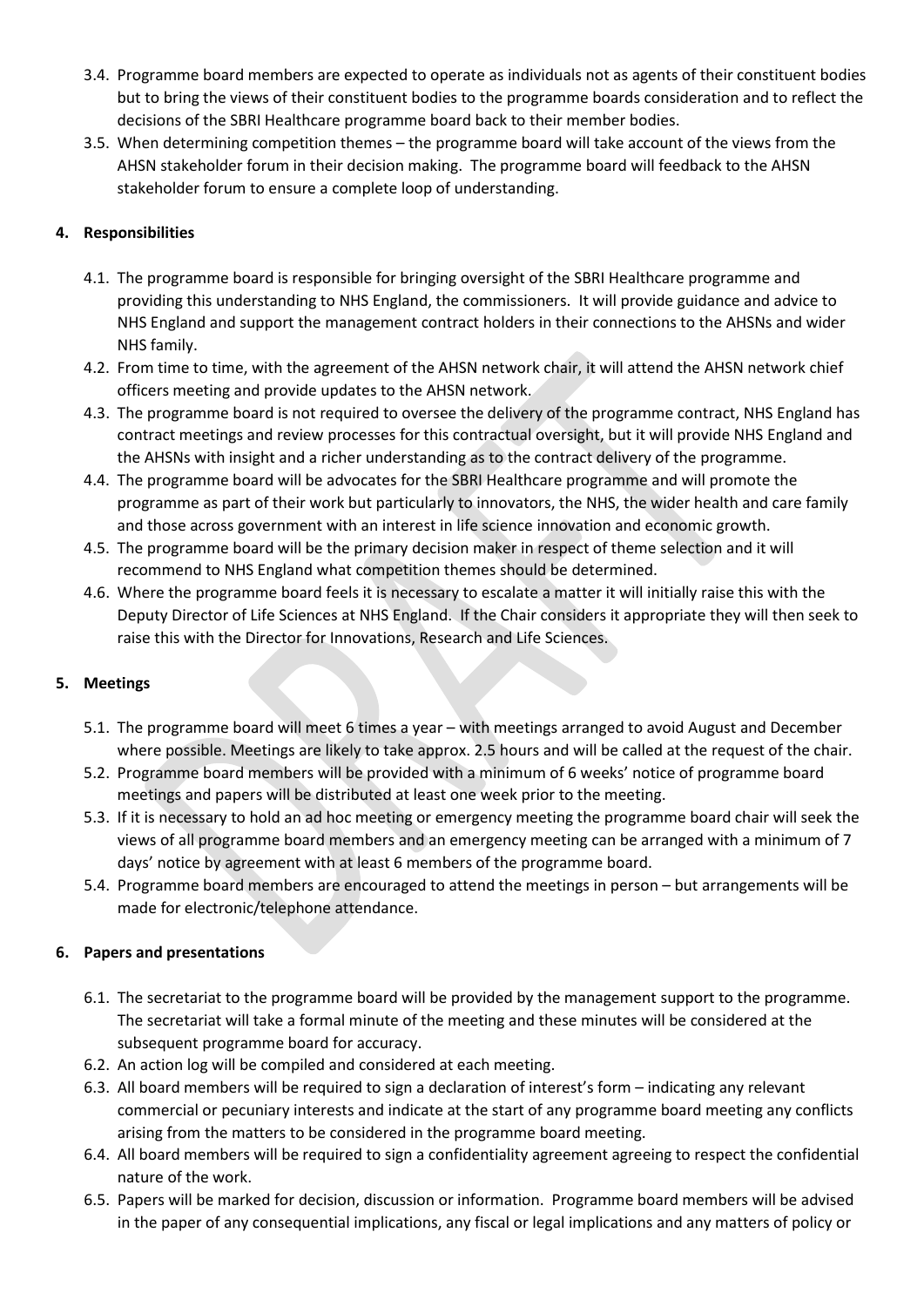governance that they need to take account of in their consideration. Decision papers will be itemised first on the agenda, after the minutes are considered.

- 6.6. Where items are presentations or verbal reports this will be indicated on the agenda.
- 6.7. Decisions of the board will be recorded in the minutes. Actions required will be captured in the action log.
- 6.8. Where matters of the board are considered confidential this will be clearly marked on the papers and board members will be required to respect the confidential nature of the information shared.

#### **7. Reporting and monitoring**

- 7.1. The programme board will make available its minutes, agenda and any items that are not of a confidential nature to NHS England, and the AHSNs. The board will determine if other parties, such as BEIS, UKRI or ABHI, can access the programme board information.
- 7.2. The programme board will provide its minutes and actions to NHS England. The NHS England representative will indicate if further information is required by NHS England.
- 7.3. The programme board will provide a regular report to the AHSN network. The timing and content of this will be agreed with the AHSN network chair.

#### **8. Delegating tasks and powers**

- 8.1. The AHSN stakeholder forum is a mechanism for the AHSNs to develop and secure their engagement in the SBRI Healthcare programme. The forum will operate as a parallel engagement mechanism for the board. It will make recommendations to the board in respect of theme selection – but it will not act as a subcommittee of the board as it may seek to address other AHSN business during its meeting.
- 8.2. The programme board will determine where it considers it is appropriate to establish any sub-committee.
- 8.3. If established the sub-committee will report to the programme board and will have at least two board members in its membership. External members to sub-committees will be determined by the subcommittee in agreement with the board.
- 8.4. All sub-committees will have their terms of reference, responsibilities and decision-making processes agreed at the outset with the programme board.

#### **9. Review of the programme board**

- 9.1. A limited in scope review of the programme board will be conducted by the chair, NHS England and the SBRI Healthcare National programme director at least once a year.
- 9.2. The Terms of reference will be reviewed every two years.
- 9.3. A full review of the programme board will be conducted with independent assistance after four years have been completed or as appropriate to inform the next licence period so that this review will guide NHS England as to the appropriate governance structure.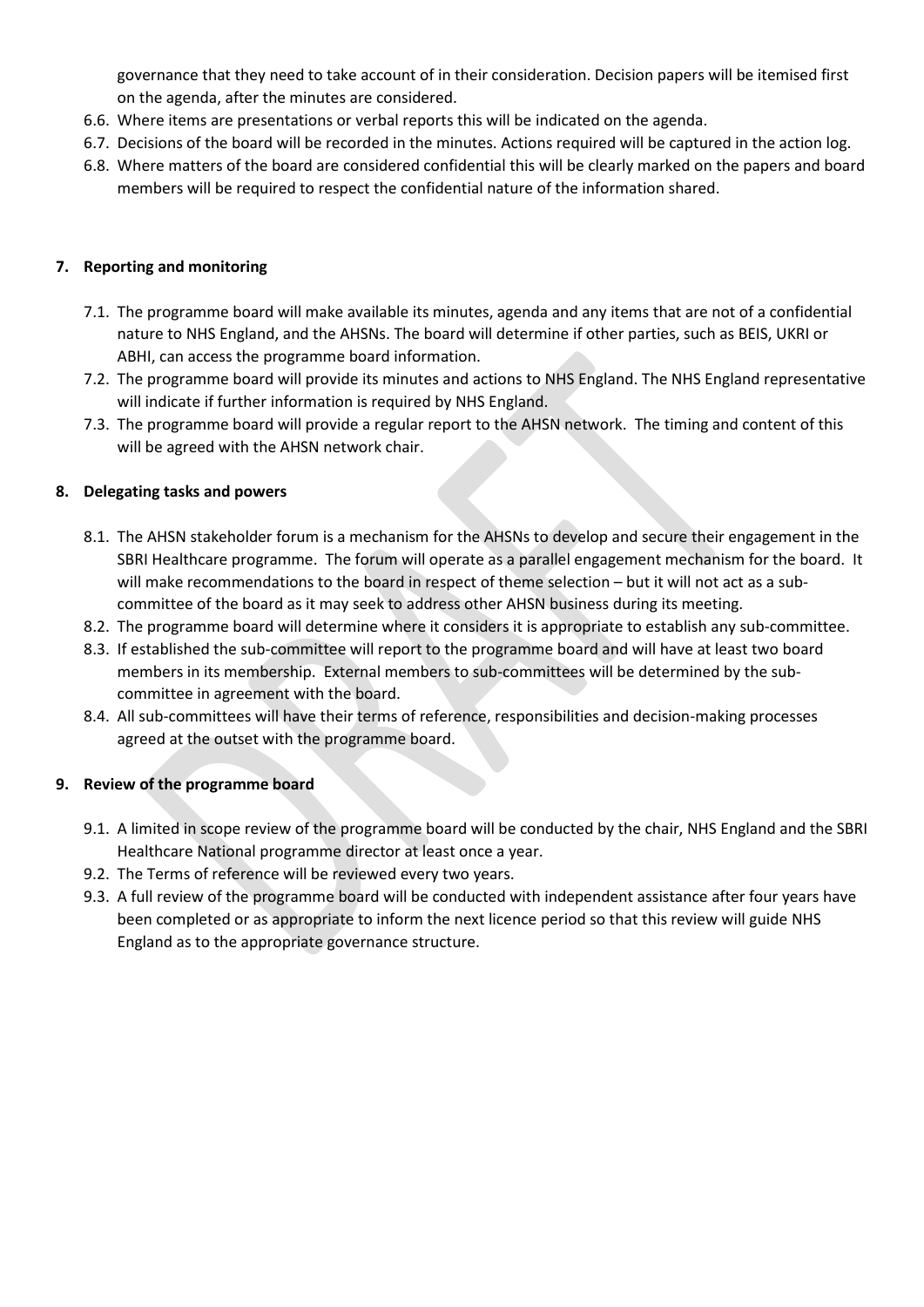# **Annex 1**

# **Appointment of SBRI Healthcare programme board members.**

## **The industry board members will be appointed as follows:**

Two members of the board will be recruited to represent industry and commercial interests. One of these will be selected to be the chair of the board. Key requirements for the industry board members will be:

- An ability to evidence leadership of the MedTech/Biotech/Digital sector potentially as a trade body representative or similar
- An ability to evidence leadership of early stage investment decision making from Venture Capital, Angel or similar experience
- An ability to apply research and learning around early stage innovation development
- An ability to evidence understanding of the NHS innovation landscape.
- Experience of advocacy and leadership in a policy environment.

A full job description will be prepared. The selection panel will include the National Director, the chair of AHSN Network chairs or his/her nominee and an NHS England representative. Remuneration for the SBRI Healthcare programme board chair will be considered.

# **The AHSN board members will be appointed as follows:**

AHSN candidates wishing to join the board are invited to apply to the chair. Key requirements for the AHSN board members will be:

- An ability to evidence leadership of the MedTech/Biotech/Digital sector
- An ability to evidence understanding and ideally experience of early stage investment decision making
- An ability to evidence understanding of the NHS innovation landscape.
- An ability to apply research and learning around early stage innovation development
- Experience of advocacy and leadership in a policy environment.

A full job description will be prepared. The selection panel will include the National Director, the Chair of the SBRI Healthcare programme board and an NHS England representative.

**NHS England board members –** NHS England (the Director for Innovation and Life Sciences) will nominate a representative to lead the commissioning interests of NHS England. The representative will connect the board to other key leaders – such as clinical leaders. A representative from the finance department of NHS England will also be invited to join the board.

**OLS/BEIS /UKRI/Innovate UK –** 2 representatives from OLS/BEIS/Innovate UK will be determined in agreement with OLS/BEIS. The representatives will connect the board to other key leaders across these lead departments.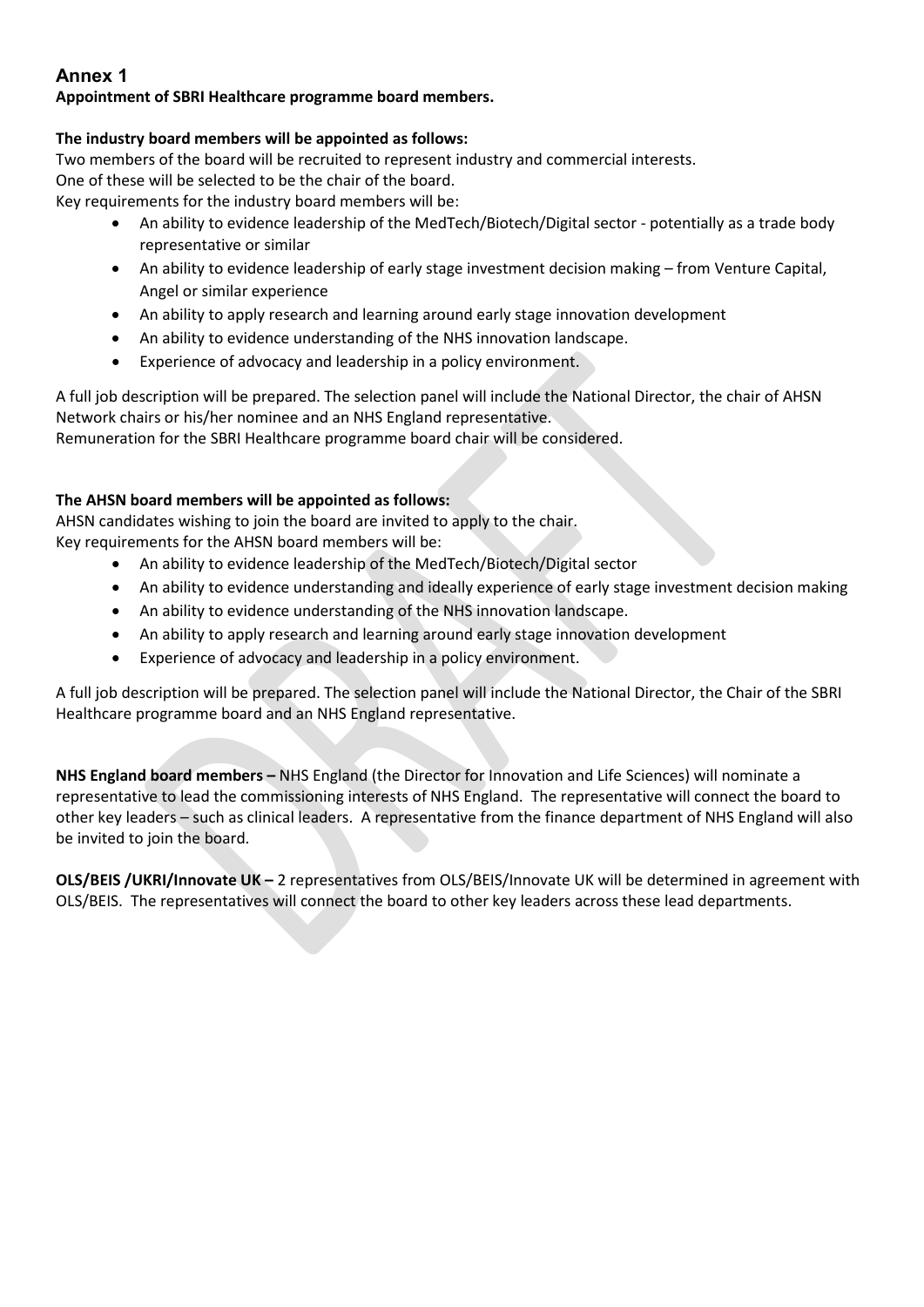#### **Sub-committee of the programme board**

Where the programme board determines it will have a sub-committee the following framework will be utilised.

#### **1. Purpose and objectives of the sub-committee**

1.1. The sub-committee will report to the board on the specific purpose outlined. It can be established as a task and finish group or as a standing committee.

#### 2. **Membership**

- 1.1. The membership of the sub-committee will include a minimum of two board members. External members can be co-opted onto the sub-committee, but it will be clear why this specific expertise is sought.
- 1.2. The membership and the process for the selection of the sub-committee will be agreed at the programme board prior to the sub-committee's establishment. The chair of the sub-committee and the process for their selection will be agreed at the programme board prior to the sub-committee's establishment.

#### **3. Decision making**

3.1. The sub-committee will report to the board on the specific purpose outlined providing recommendations for decision at the board. Where the group is a standing committee it may be authorised by the board to lead on items of business – for example, the review of processes and procedures by an audit and risk committee. The chair of the sub-committee will ensure that at the first meeting the sub-committee reviews its terms of reference and remit and provides any comments back to the board to complete the establishment of the committee.

#### **4. Meetings**

4.1. The sub-committee will meet as agreed in the terms of reference – but this will be no more than 6 times in any one calendar year. The committee will agree the nature of these meetings but facilities for electronic/telephone attendance will be made available.

#### **5. Papers and presentation guidelines**

5.1. The programme secretariat will support the administration of any standing committee. Where there is a task and finish group agreements for the secretariat will be made in conjunction with the management support to the programme.

#### **6. Responsibilities**

- 6.1. The programme board will determine if the sub-committee has specific responsibility for decisions on its behalf. The chair of the sub-committee will report to the programme board over the discharge of these responsibilities and the minutes of any sub-committee will be shared with the programme board. Papers of the sub-committee will be available to all programme board members.
- 6.2. All sub-committee members will be required to sign a declaration of interest's form indicating any relevant commercial or pecuniary interests and indicate at the start of any meeting of the sub-committee any conflicts arising from the matters to be considered in the programme board meeting.

#### **7. Delegating tasks and powers**

7.1. The sub-committee will *not* have powers to delegate tasks.

#### **8. Reporting and monitoring**

8.1. The sub-committee will report to the programme board and escalation will be only to the programme board.

#### **9. Review by the programme board**

9.1. A review of any standing sub-committee will be conducted each year by the sub-committee with recommendations made to the programme board for any changes to the terms of reference.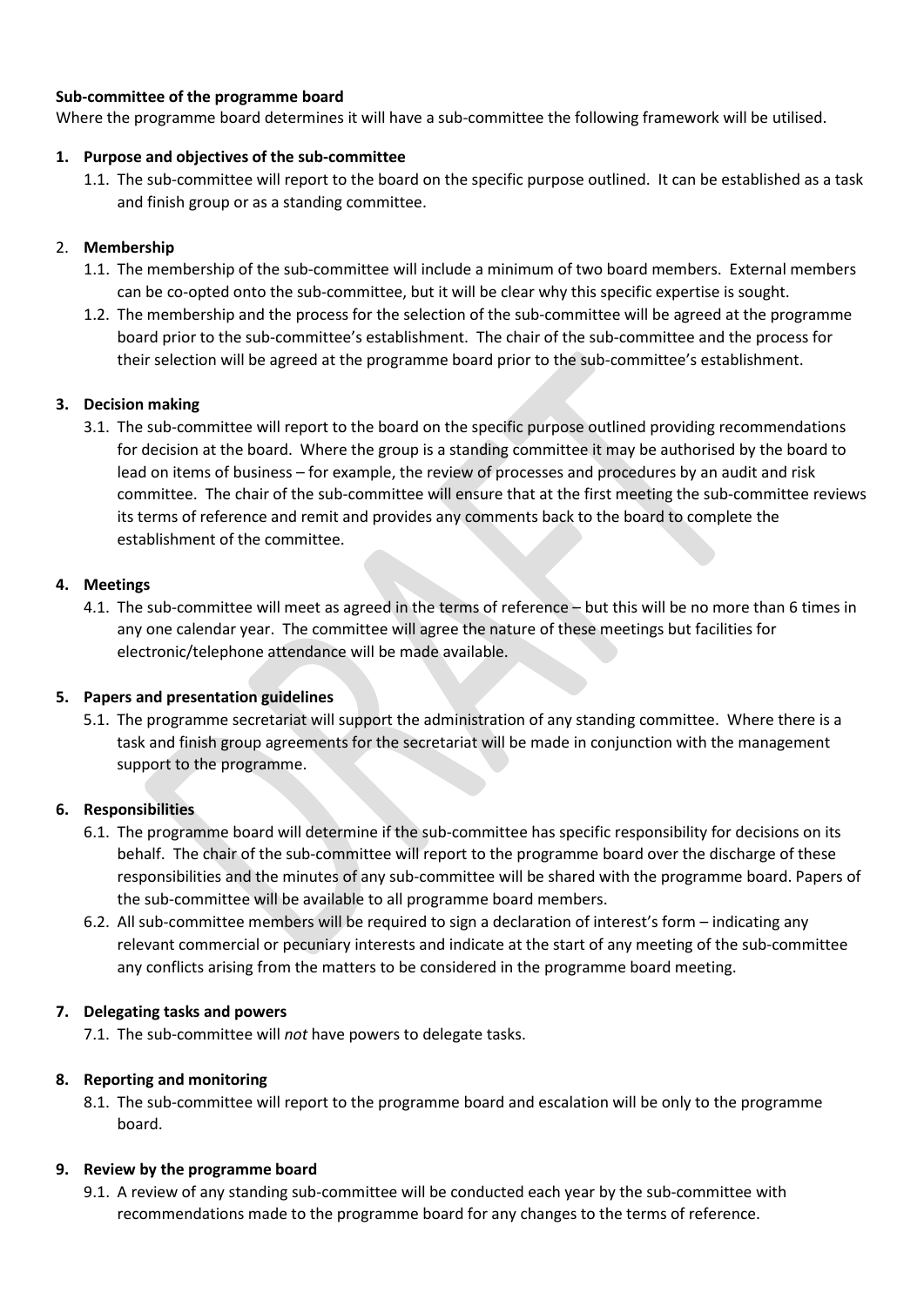AHSN stakeholder forum – the SBRI Healthcare programme needs a mechanism where guidance from the AHSN Innovation Exchanges is fed into the SBRI theme selection. To manage this in conjunction with other requirements of the Innovation Exchange it is proposed that the Innovation Exchange Innovation National Network of the AHSNs will provide the forum for this engagement.

When the Innovation Exchange National Network is meeting to determine themes for the SBRI Healthcare programme it will be invited to address the approach outlined here.

## **1. Purpose and objectives**

1.1. The AHSN stakeholder forum is the meeting of all 15 AHSNs with its primary purpose to make recommendations to the SBRI Healthcare programme board as to the theme selection for the SBRI Healthcare programme. It will also provide the programme board of improvements and changes to the way it conducts its business with AHSNs in respect of the SBRI Healthcare programme.

# **2. Membership**

- 2.1. Representatives from each of the 15 AHSNs each will be nominated by the AHSN chief officer.
- 2.2. The SBRI Healthcare National Director.
- 2.3. The AHSNs will need to take soundings and views from the following areas prior to making recommendations to the board. To facilitate this, they *may* choose to co-opt members from appropriate representative bodies for example:
	- Industry/Trade Associations
	- Patients/ PPI leads
	- Clinical leads National Clinical Directors
	- Wider innovation landscape eg Research/procurement leads.
- 2.4. The chair will be elected by the membership. The chair will hold the office of chair for a period of 2 years which may be renewed with a maximum of two times (i.e. 4 years).

#### **3. Decision making**

- 3.1. The stakeholder forum will gather views and understandings from the AHSNs to advise the SBRI Healthcare programme board of improvements and changes to the way it conducts its business. It will also provide a sounding board for the AHSN network. If requested by the SBRI Healthcare programme board or NHS England the stakeholder forum can be asked to address specific questions relating to the programme.
- 3.2. The stakeholder forum will feed its comments to the Chair of the SBRI board and the National Director who will ensure the views are shared at the SBRI board.
- 3.3. The stakeholder forum may choose to conduct other non-SBRI Healthcare related business which is why it is NOT a sub-committee of the board, but when constituted around SBRI Healthcare business it will ensure that a minimum of two-thirds (10) AHSNs agree with the decision.

#### **4. Meetings**

- 4.1. The stakeholder forum will meet a minimum of two times in any one calendar year.
- 4.2. In conjunction with the AHSNs and the emergent framework around the Innovation Exchanges (InEx) it may be decided to constitute a section of an existing AHSN meeting to conduct the SBRI Healthcare business. If this is the determination of the AHSN Network, it must be made clear to the participants of their role in making a recommendation to the SBRI Healthcare programme board around competition theme selection and of providing guidance and support for the SBRI Healthcare programme in its connection and operational delivery in conjunction with the individual AHSNs.
- 4.3. When operating as the SBRI Healthcare stakeholder forum the AHSN representatives are required to take soundings from: Industry/Trade Associations, Patients/ PPI leads, Clinical leads – National Clinical Directors. The stakeholder forum can choose to co-opt representatives from these forums if they wish.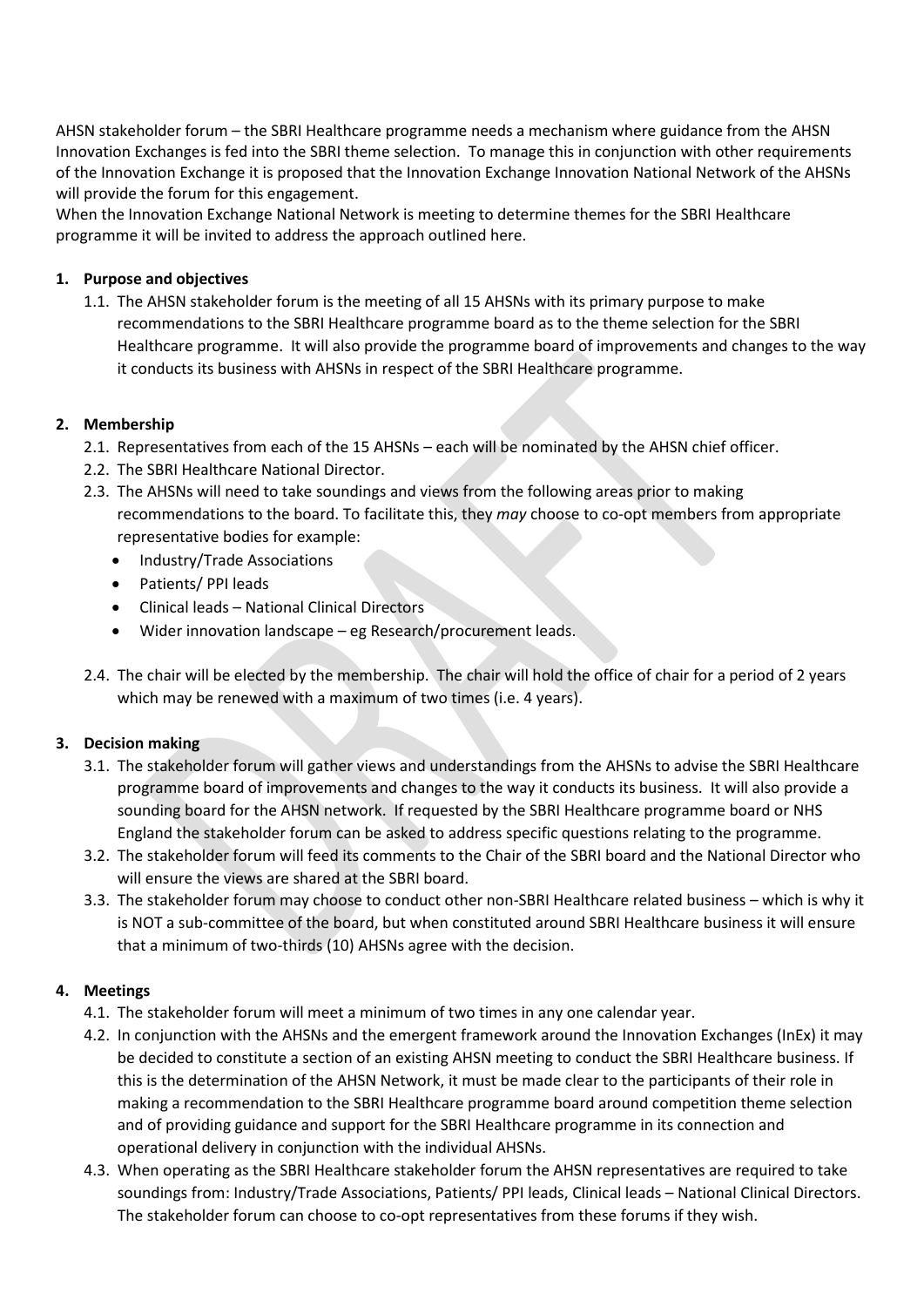#### **5. Papers and presentation guidelines**

5.1. Items of business that are discharging the engagement of the SBRI Healthcare programme board will be identified as such to the AHSN stakeholder forum and will make clear what recommendations are requested and what the process of consideration will be by the SBRI programme board and NHS England.

#### **6. Responsibilities**

- 6.1. The primary responsibility of the stakeholder forum when considering matters of the SBRI Healthcare programme is to recommend competition themes to the programme board.
- 6.2. The stakeholder forum will also review the operations of the SBRI Healthcare programme and provide feedback and comments to the board in respect of operational delivery improvements and AHSN engagement improvements.

#### **7. Delegating tasks and powers**

7.1. The stakeholder forum will *not* have powers to delegate SBRI Healthcare programme tasks to other bodies without the prior and express agreement of the SBRI Healthcare programme board.

#### **8. Reporting and monitoring**

8.1. The stakeholder forum will report to the programme board and to the AHSN network. The chair of the stakeholder forum will have a direct communication to the chair of the SBRI Healthcare programme board.

#### **9. Review by the stakeholder board**

9.1. A review of the stakeholder board will be conducted every second year by the stakeholder board with recommendations made to the programme board for any changes to the terms of reference. The stakeholder board may also make recommendations to the AHSN Network chief officers in respect of the delivery of the SBRI Healthcare programme.